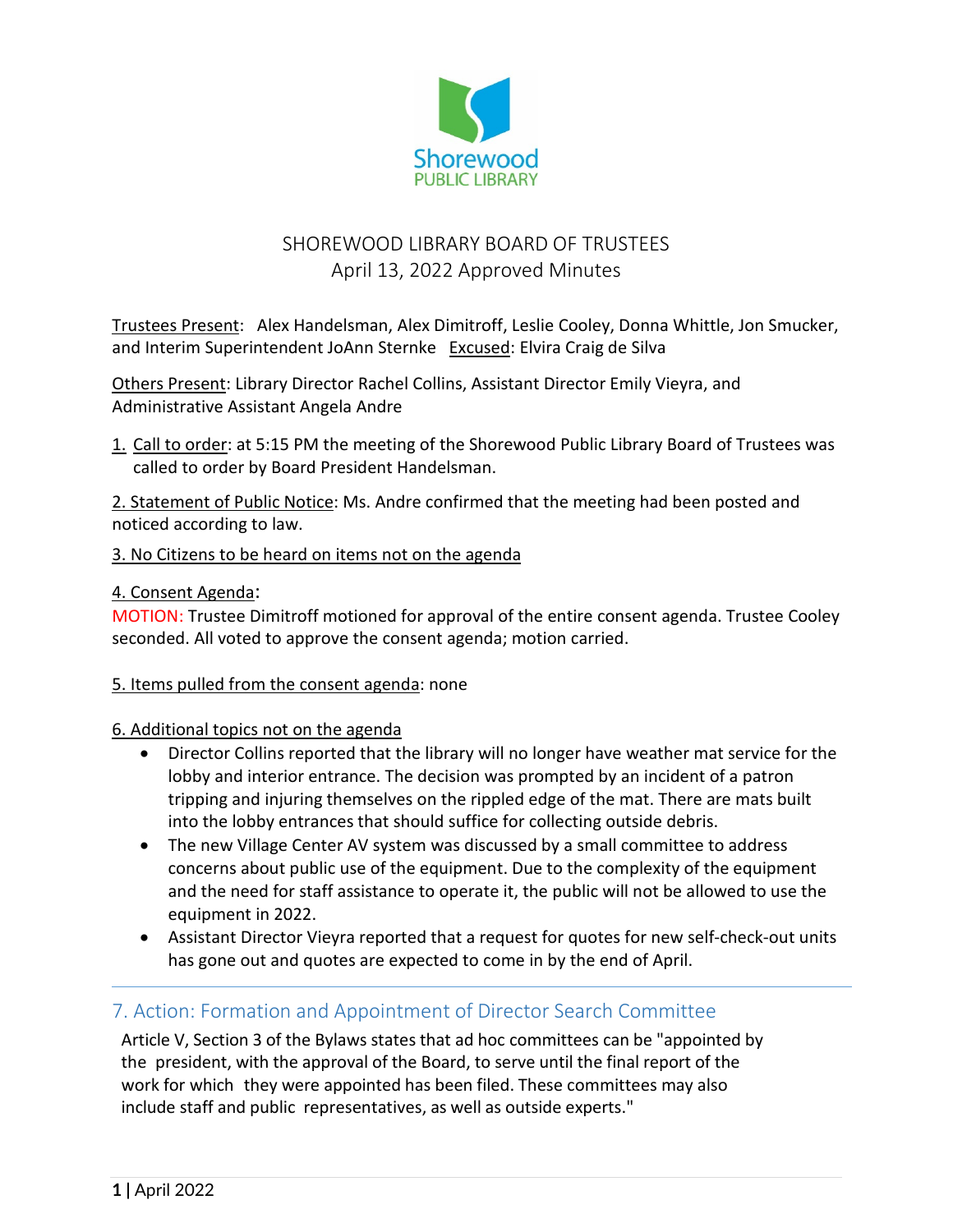MOTION: Trustee Cooley motioned move to approve Elvira Craig de Silva, Alexandra Dimitroff (chair), Donna Whittle, Laura Peracchio, Lisa Quintero, Emily Vieyra, and Rachel Collins to serve as an ad hoc committee to search and screen for a new SPL Director. Seconded by Trustee Smucker. All voted to approve; motion carried.

#### 8. Informational: Library Director Job description

Director Collins presented an edited job description which updates the essential duties and responsibilities. This will serve as a starting point for the search committee. This will be posted as part of the job opening next Monday and the position will be listed for three weeks.

Trustee Cooley suggested including the handling of "repairs and renovation". Trustee Whittle recommended mentioning other complexities involved in the job such as handling different funding streams (GMF; separate budgets). Trustee Smucker mentioned that there may be some confusion over "external/internal" customers in the first line of the description. This wording will be changed to "staff and community".

## 9. Action: Lange Bequest request

The budget committee recommends that the Library Board approve expenditure of up to \$3,000 to support the in-person evaluation of as many as three final candidates. The funds will support a onetime opportunity with major implications for the future strategic planning initiatives for the Library, and therefore, may appropriately be drawn from the Board Directed Reserve Fund.

MOTION: Trustee Cooley motioned move to authorize the Shorewood Public Library Director to spend up to \$3,000, to be drawn from Board Directed Reserve Fund monies, for the purpose of supporting in-person interviews of three or fewer final candidates for the Shorewood Public Library Director position. Seconded by Trustee Handelsman. All voted to approve; motion carried.

# 10. Informational: Unspent 2021 Lange Bequest funds

Per the Unused funds from the Greater Milwaukee Foundation (Lange Bequest) Request Policy approved by the Library Board on March 11, 2020, the Library Director will report any unused monies from the Lange Bequest grant from the previous year. The report will also delineate the GMF fund of origin for the unused monies, which will be used in the current calendar year in a manner consistent with the Spending Policy and Fund Agreement that corresponds with the GMF fund of origin for the unused funds.

Director Collins shared the report which shows the actual costs compared to requested costs and the remaining that is undesignated for both Permanent Endowment and Board Directed funds. The spreadsheet also lists designated expenditures that have been delayed and deferred to a future year. The policy does not require reporting of the specifics of how remaining funds are spent; only that any future uses would be in the current year and would align with the fund that it's coming from.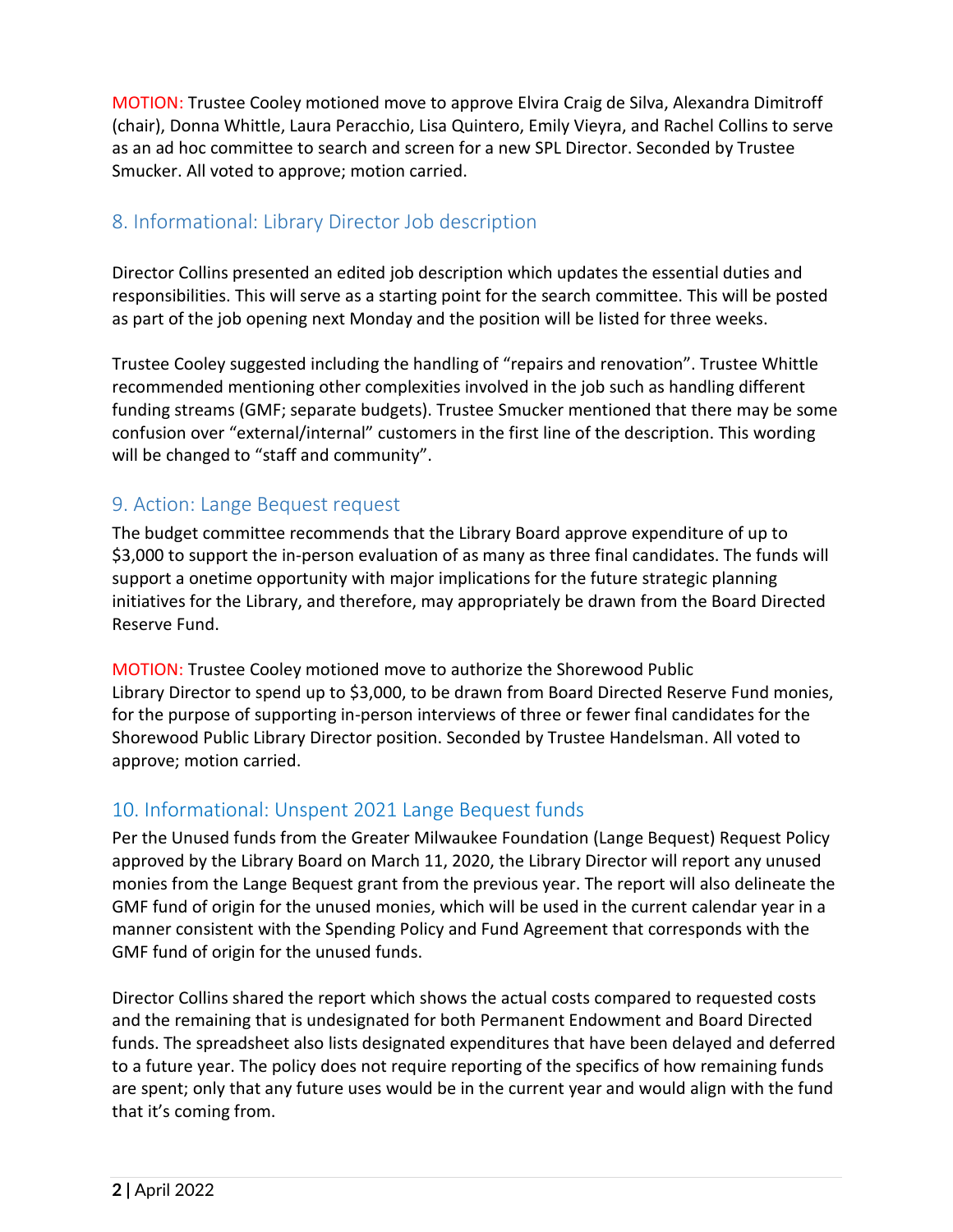After some discussion around reporting and recording expenditure of surplus funds; Assistant Director Vieyra suggested that the internal reporting form include documentation that the undesignated monies were spent responsibly.

#### 11. Action: Unused library property policy

Assistant Director Vieyra presented the proposed document which helps document and establish a policy for what the library does with unused property. The procedure outlines exactly what is done with specific types of items no longer of use to the library.

President Handelsman acknowledged that the procedure does not require Board approval but suggested inclusion of language indicating that the items taken by staff must be for personal use, not personal gain.

Trustee Cooley requested that there be more clarity regarding who makes the decisions regarding what is done with the items. This is included in the policy but Ms. Vieyra agrees that this can also be added to the procedure.

Ms. Vieyra suggesting changing the language from "discard" to "disposal". Superintendent Sternke suggested language describing what falls under the term "disposal".

MOTION: Trustee Cooley moved to approve the Unused Library Property Policy as amended. Motion seconded by Superintendent Sternke and approved after a vote.

### 12. Action: Privacy and Confidentiality policy

This proposed change empowers library administration to share village center security camera footage with law enforcement officers during investigations related to criminal activity as well as dangerous and disruptive behavior in the library following established Wisconsin law and without delay.

The trustees suggested a change to the language in the first sentence under the Security cameras section of the policy.

MOTION: Trustee Whittle moved to approve the updated Privacy of Library Records and Library Use policy as amended. Motion seconded by Trustee Dimitroff and approved after a vote.

#### 13. Possible Action: Selection Policy

Director Collins recommends the policy be changed to allow residents of Shorewood to submit a request for reconsideration of material in accordance with the Material Reconsideration Procedure. If approved, the Materials Reconsideration Procedure and Form will be updated to reflect this change.

MOTION: Trustee Smucker moved to approve the updated Selection policy requiring requests for reconsideration of materials be submitted by residents of Shorewood. Motion seconded by Trustee Handelsman and approved after a vote.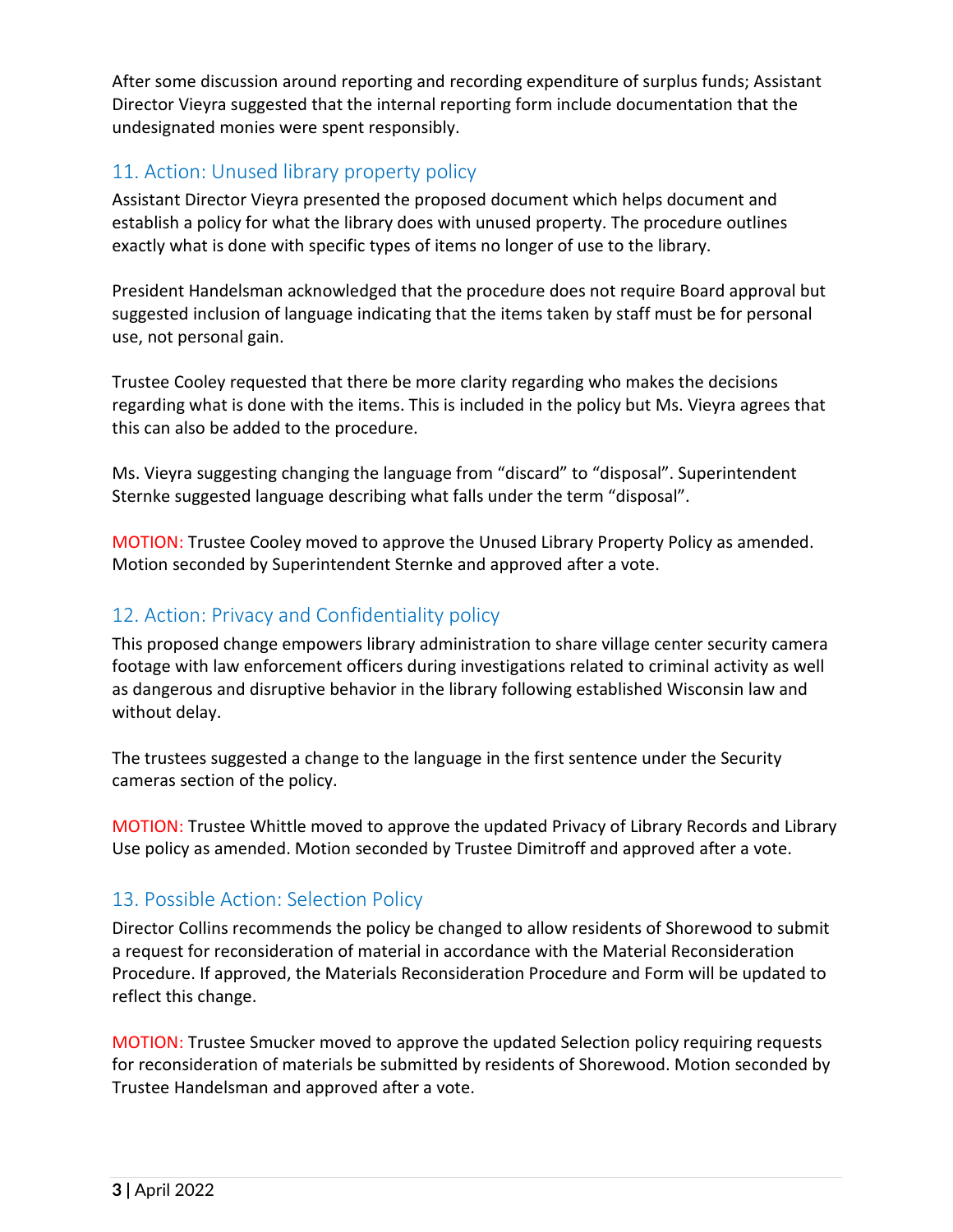## 14. Informational: Planning Committee report &

### 15. Informational: Renovation Committee report

Trustee Cooley reported that both the Planning and the Renovation Committees evaluated the implications of proceeding with the originally planned renovation schedule versus delaying until a new Library Director was hired and familiarized with the renovation initiative.

Both Committees recommend delaying the renovation process taking into account the following considerations:

- The Library Board, Library Director and key staff need to focus the next few months on hiring a new Library Director and there isn't the "bandwidth" to also start the RFP process.
- We believe it is crucial that a new Director has time to get oriented to and gain ownership of the renovation initiative.
- High construction costs and supply chain issues are current challenges which may be eased with a delay.
- Staff involved in the planned website redesign could devote energy now to that initiative so that the website is up and running before construction when patrons would be more reliant on virtual library services.

The Committees, however, do not suggest delaying the renovation for too long. Both committees evaluated two revised timelines, either a 6 month or 12 month delay beyond the date of installation of the new director, before the renovation sequence would be initiated. Both committees favored the 6 month delay. The recommended timetable assumes the new Director would be hired July 2022 and six months later would issue the RFP in February 2023. Construction would then occur in the early months of 2024 and the renovation would be completed July 2024.

The committees suggest that the Library Board provide the direction and momentum to keep the renovation project within the recommended timeframes.

#### 16. Informational: Friends of the Library liaison report

Trustee Dimitroff reported that at their last meeting the Friends:

- approved purchase of logo banners (using Friends funds) and tablecloths (using library funds) to be used at Friends sponsored events
- discussed and voted on numerous bylaw changes
- approved funding of additional WiFi hotspots
- approved President Sacken's proposal for funding free period products in the library.
- welcomed two new members to their Board

# 17. Informational: In-person meetings

The Village Board amended their policy on virtual attendance to acknowledge that there may be some situations when committee members, consultants, or vendors may want to participate